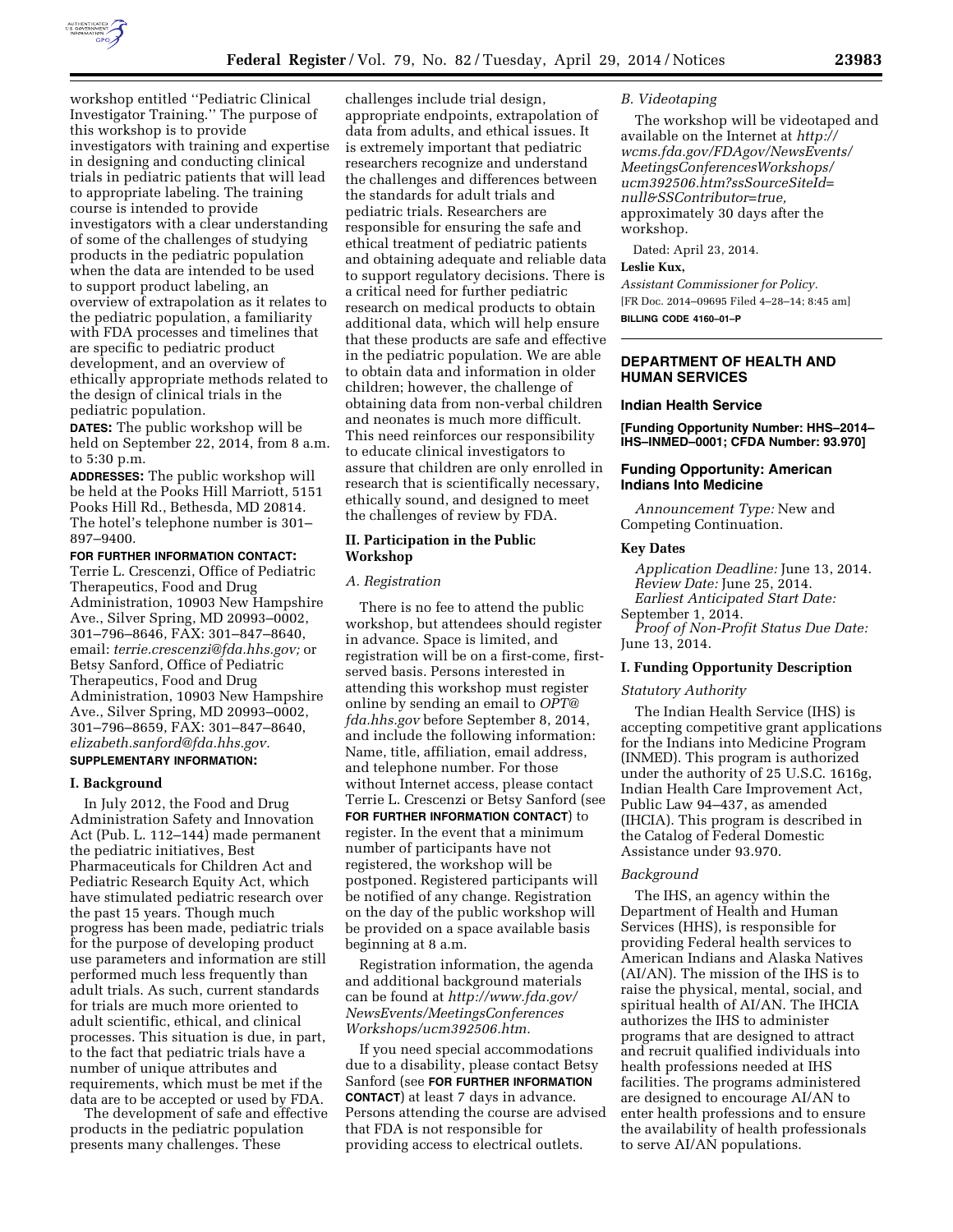### *Purpose*

The purpose of the Indians into Medicine Program (INMED) is to augment the number of Indian health professionals serving Indians by encouraging Indians to enter the health professions and removing the multiple barriers to their entrance into practice serving Indians.

# **II. Award Information**

*Type of Awards* 

Grant.

# *Estimated Funds Available*

The total amount of funding identified for fiscal year (FY) 2014 is approximately \$397,360. Individual award amounts are anticipated to be between \$170,000 and \$195,000. The amount of funding available for both competing and continuation awards issued under this announcement is subject to the availability of appropriations and budgetary priorities of the Agency. The IHS is under no obligation to make awards that are selected for funding under this announcement.

#### *Anticipated Number of Awards*

Approximately two awards will be issued under this program announcement.

### *Project Period*

The project period will be for five years and will run consecutively from September 1, 2014 to August 31, 2019.

# **III. Eligibility Information**

# *1. Eligible Applicants*

Public and nonprofit private colleges and universities with medical and other allied health programs accredited by an accrediting agency recognized by the U.S. Secretary of Education are eligible to apply for the grants. Public and nonprofit private colleges that operate nursing programs are not eligible under this announcement since the IHS currently funds the nursing recruitment grant program.

The existing INMED grant program at the University of North Dakota has as its target population Indian Tribes primarily within the States of North Dakota, South Dakota, Nebraska, Wyoming, and Montana. A college or university applying under this announcement must propose to conduct its program among Indian Tribes in states not currently served by the University of North Dakota INMED program.

# *2. Cost Sharing/Matching*

The IHS does not require matching funds or cost sharing for grants or cooperative agreements.

#### *3. Other Requirements*

Required Affiliations—The grant applicant must submit official documentation indicating a Tribe's cooperation with and support of the program within the schools on its reservation and its willingness to have a Tribal representative serve on the program advisory board. Documentation must be in the form prescribed by the Tribe's governing body, i.e., letter of support or Tribal resolution. Documentation must be submitted from every Tribe represented on the program advisory board.

If application budgets exceed the stated dollar amount that is outlined under the ''Estimated Funds Available'' section within this funding announcement, the application will be considered ineligible and will not be reviewed for further consideration. If deemed ineligible, IHS will not return the application. The applicant will be notified by email by the Division of Grants Management (DGM) of this decision.

# **IV. Application and Submission Information**

*1. Obtaining Application Materials* 

The application package and instructions may be located at [www.Grants.gov o](http://www.Grants.gov)r *[https://](https://www.ihs.gov/dgm/index.cfm?module=dsp_dgm_funding) [www.ihs.gov/dgm/](https://www.ihs.gov/dgm/index.cfm?module=dsp_dgm_funding) [index.cfm?module=dsp](https://www.ihs.gov/dgm/index.cfm?module=dsp_dgm_funding)*\_*dgm*\_*funding.* 

Questions regarding the electronic application process may be directed to Mr. Paul Gettys at (301) 443–5204 or *[Paul.Gettys@ihs.gov.](mailto:Paul.Gettys@ihs.gov)* 

# *2. Content and Form of Application Submission*

The application must include the project narrative as an attachment to the application package.

Mandatory documents for all

- applicants include:
- Table of contents.
- Abstract (one page) summarizing the project.
- Application forms:
- $\circ$  SF–424, Application for Federal Assistance.
- Æ SF424A, Budget Information—Non-Construction Programs.
- $\bigcirc$  SF–424B, Assurances—Non-Construction Programs.
- Budget Justification and Narrative (must be single spaced and not exceed five pages).
- Project Narrative (must be single spaced and not exceed ten pages).
- $\circ$  Background information on the organization.
- Æ Proposed scope of work, objectives, and activities that provide a description of what will be accomplished, including a one-page Timeframe Chart.
- Tribal Resolution or Tribal Letter of Support (if applicable).
- $501(c)(3)$  Certificate (if applicable).
- Biographical sketches for all Key Personnel.
- Contractor/Consultant resumes or qualifications and scope of work.
- Disclosure of Lobbying Activities (SF– LLL).
- Certification Regarding Lobbying (GG-Lobbying Form).
- Copy of current Negotiated Indirect Cost rate (IDC) agreement (required) in order to receive IDC.
- Organizational Chart.
- Documentation of current Office of Management and Budget (OMB) audit (if applicable), as required by 2 CFR 200.501.

Acceptable forms of documentation include:

- $\circ~$  Email confirmation from Federal Audit Clearinghouse (FAC) that audits were submitted; or
- Æ Face sheets from audit reports. These can be found on the FAC Web site: *[http://](http://harvester.census.gov/sac/dissem/accessoptions.html?submit=Go+To+Database)  [harvester.census.gov/sac/dissem/](http://harvester.census.gov/sac/dissem/accessoptions.html?submit=Go+To+Database) [accessoptions.html?](http://harvester.census.gov/sac/dissem/accessoptions.html?submit=Go+To+Database) [submit=Go+To+Database](http://harvester.census.gov/sac/dissem/accessoptions.html?submit=Go+To+Database)*

Public Policy Requirements

All Federal-wide public policies apply to IHS grants with exception of the discrimination policy.

Requirements for Project and Budget Narratives

# A. Project Narrative

This narrative should be a separate Word document that is no longer than ten pages and must: be single-spaced, be type written, have consecutively numbered pages, use black type not smaller than 12 characters per one inch, and be printed on one side only of standard size  $8\frac{1}{2}$ " × 11" paper.

Be sure to succinctly answer all questions listed under the evaluation criteria (refer to Section V.1, Evaluation Criteria in this announcement) and place all responses and required information in the correct section (noted below), or they will not be considered or scored. These narratives will assist the Objective Review Committee (ORC) in becoming more familiar with the grantee's activities and accomplishments prior to this grant award. If the narrative exceeds the page limit, only the first ten pages will be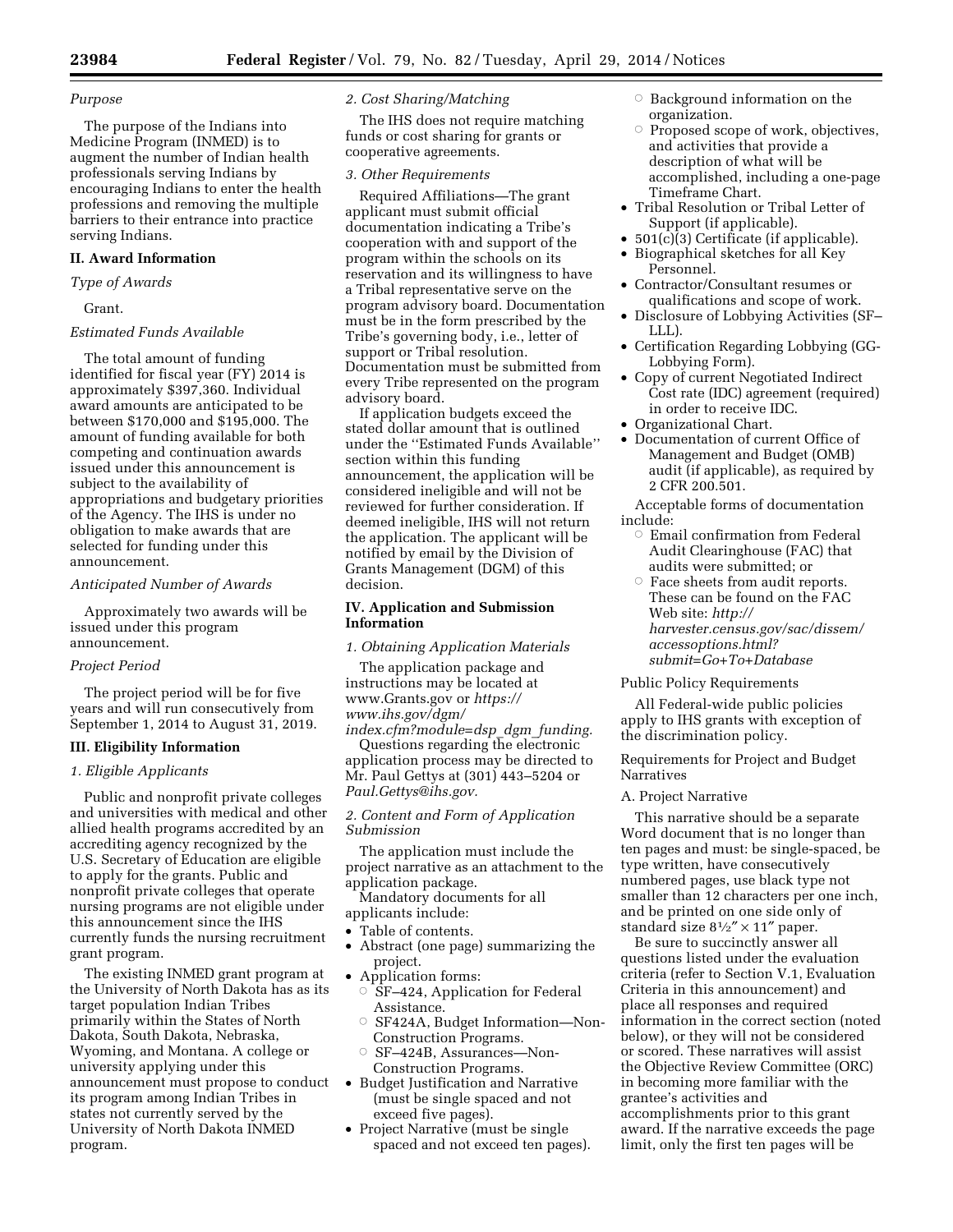reviewed. The 10-page limit for the narrative does not include the work plan, standard forms, Tribal resolutions, table of contents, budget, budget justifications, narratives, and/or other appendix items.

Part A: Program Information (3 page limitation)

# Section 1: Needs

a. State specific objectives of the project, and the extent to which they are measurable and quantifiable, significant to the needs of Indian people, logical, complete, and consistent with the purpose of 25 U.S.C. 1616g.

b. Describe briefly what the project intends to accomplish. Identify the expected results, benefits, and outcomes or products to be derived from each objective of the project.

c. Provide a project specific work plan (milestone chart) which lists each objective, the tasks to be conducted in order to reach the objective, and the timeframe needed to accomplish each task. Timeframes should be projected in a realistic manner to assure that the scope of work can be completed within each 12-month budget period.

d. In the case of proposed projects for identification of Indians with a potential for education or training in the health professions, include a method for assessing the potential of interested Indians for undertaking necessary education or training in such health professions.

e. State clearly the criteria by which the project's progress will be evaluated and by which the success of the project will be determined.

f. Explain the methodology that will be used to determine if the needs, goals, and objectives identified and discussed in the application are being met and if the results and benefits identified are being achieved.

g. Identify who will perform the evaluation and when.

# *Part B: Program Planning and Evaluation (5 page limitation)*

#### Section 1: Program Plans

a. Provide an organizational chart and describe the administrative, managerial and organizational arrangements and the facilities and resources to be utilized to conduct the proposed project (include in appendix).

b. Provide the name and qualifications of the project director or other individuals responsible for the conduct of the project; the qualifications of the principal staff carrying out the project; and a description of the manner in which the applicant's staff is or will be organized and supervised to carry out the proposed project. Include biographical sketches of key personnel (or job descriptions if the position is vacant) (include in appendix).

c. Describe any prior experience in administering similar projects.

d. Discuss the commitment of the organization, i.e., although not required, the level of non-Federal support. List the intended financial participation, if any, of the applicant in the proposed project specifying the type of contributions such as cash or services, loans of full or part-time staff, equipment, space, materials or facilities or other contributions.

e. The IHCIA requires that applicants agree to provide a program which:

(A) provides outreach and recruitment for health professions to Indian communities including elementary, secondary and community colleges located on Indian reservations which will be served by the program,

(B) incorporates a program advisory board comprised of representatives from the tribes and communities which will be served by the program,

(C) provides summer preparatory programs for Indian students who need enrichment in the subjects of math and science in order to pursue training in the health professions,

(D) provides tutoring, counseling and support to students who are enrolled in a health career program of study at the respective college or university, and

(E) to the maximum extent feasible, employs qualified Indians in the program.

Describe the college's or university's ability to meet this requirement.

#### Section 2: Program Evaluation

a. Describe the current and proposed participation of Indians (if any) in your organization.

b. Identify the target Indian population to be served by your proposed project and the relationship of your organization to that population.

c. Describe the methodology to be used to access the target population.

d. Identify affiliation agreements with Tribal community colleges, the IHS, university affiliated programs, and other appropriate entities to enhance the education of Indian students.

e. Identify existing university tutoring, counseling and student support services.

# *Part C: Program Report (5 page limitation)*

a. Provide data and supporting documentation to substantiate need for recruitment.

b. Indicate the number of potential Indian students to be contacted and

recruited as well as potential cost per student recruited. Those projects that have the potential to serve a greater number of Indians will be given first consideration.

c. Describe methodology to locate and recruit students with educational potential in a variety of health care fields. Primary recruitment efforts must be in the field of medicine with secondary efforts in other allied health fields such as pharmacy, dentistry, medical technology, x-ray technology, etc. The field of nursing is excluded since the IHS does fund the IHS Nursing Recruitment grant program.

### *B. Budget Narrative*

This narrative must describe the budget requested and match the scope of work described the project narrative. The page limitation should not exceed five pages.

### 1. Submission Dates and Times

Applications must be submitted electronically through Grants.gov by 12 a.m., midnight Eastern Daylight Time (EDT) on the Application Deadline Date listed in the Key Dates section on page one of this announcement. Any application received after the application deadline will not be accepted for processing, nor will it be given further consideration for funding. The applicant will be notified by the DGM via email of this decision.

If technical challenges arise and assistance is required with the electronic application process, contact Grants.gov Customer Support via email to *[support@grants.gov](mailto:support@grants.gov)* or at (800) 518– 4726. Customer Support is available to address questions 24 hours a day, 7 days a week (except on Federal holidays). If problems persist, contact Mr. Paul Gettys, DGM (*[Paul.Gettys@ihs.gov](mailto:Paul.Gettys@ihs.gov)*) at (301) 443–5204. Please be sure to contact Mr. Gettys at least ten days prior to the application deadline. Please do not contact the DGM until you have received a Grants.gov tracking number. In the event you are not able to obtain a tracking number, call the DGM as soon as possible.

If the applicant needs to submit a paper application instead of submitting electronically via Grants.gov, a waiver must be requested. Prior approval must be requested and obtained from Ms. Tammy Bagley, Acting Director of DGM, (see Section 4 below for additional information). A waiver must: (1) Be documented in writing (emails are acceptable), *before* submitting a paper application and (2) include a clear justification for the need to deviate from the required electronic grants submission process. Written waiver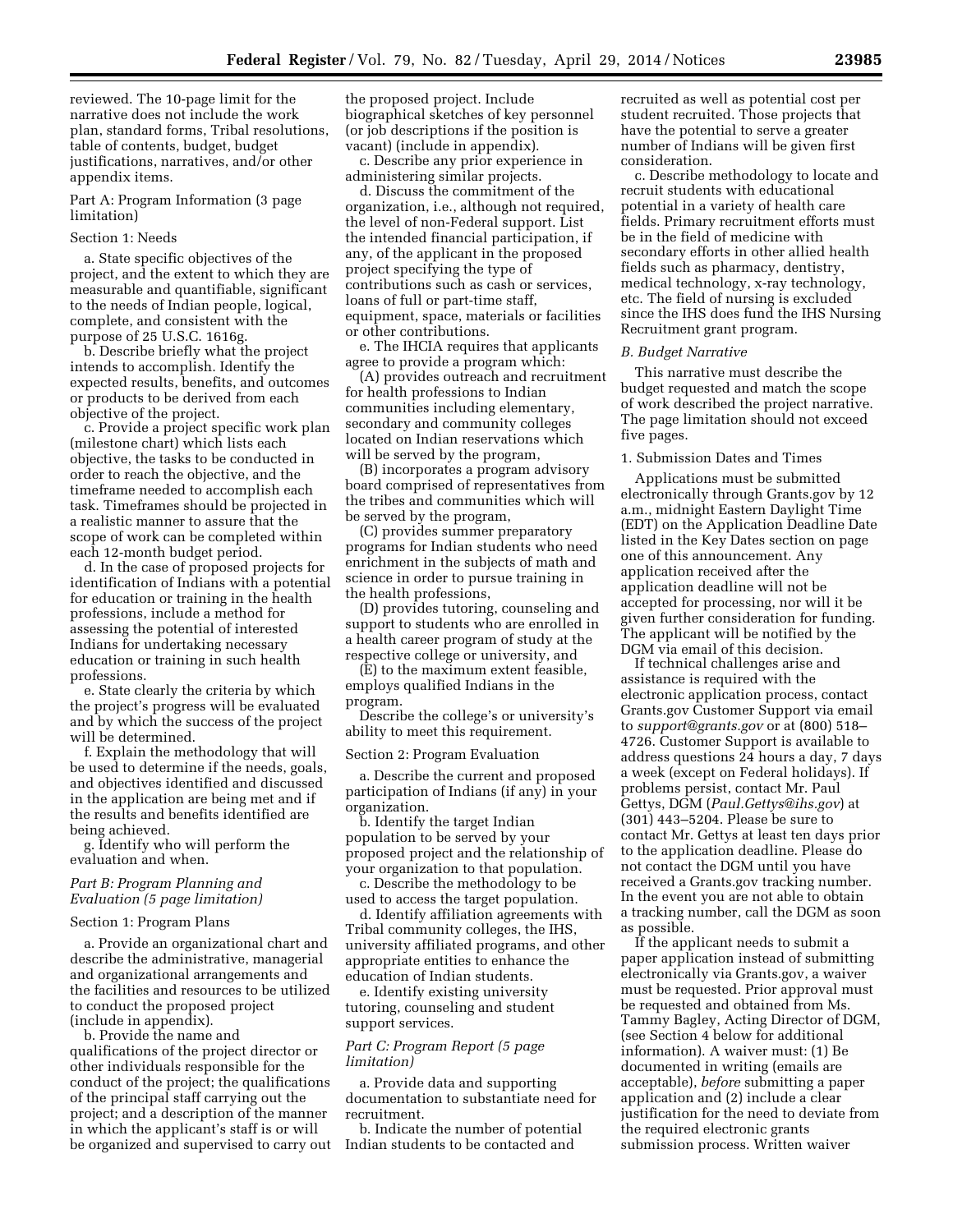request can be sent to *[GrantsPolicy@](mailto:GrantsPolicy@ihs.gov) [ihs.gov](mailto:GrantsPolicy@ihs.gov)* with a copy to *[Tammy.Bagley@](mailto:Tammy.Bagley@ihs.gov) [ihs.gov](mailto:Tammy.Bagley@ihs.gov)*. Once the waiver request has been approved, the applicant will receive a confirmation of approval and the mailing address to submit the application. Paper applications that are submitted without a copy of the signed waiver from the Acting Director of the DGM will not be reviewed or considered further for funding. The applicant will be notified via email of this decision by the Grants Management Officer of the DGM. Paper applications must be received by the DGM no later than 5 p.m., EDT, on the Application Deadline Date listed in the Key Dates section on page one of this announcement. *Late applications will not be accepted for processing or considered for funding.* 

### 2. Intergovernmental Review

Executive Order 12372 requiring intergovernmental review is not applicable to this program.

### 3. Funding Restrictions

• Pre award costs are not allowable.

• The available funds are inclusive of direct and appropriate indirect costs.

• Only one grant will be awarded per applicant.

• IHS will not acknowledge receipt of applications.

4. Electronic Submission Requirements

All applications must be submitted electronically. Please use the *[http://](http://www.Grants.gov) [www.Grants.gov](http://www.Grants.gov)* Web site to submit an application electronically and select the ''Find Grant Opportunities'' link on the homepage. Download a copy of the application package, complete it offline, and then upload and submit the completed application via the *[http://](http://www.Grants.gov) [www.Grants.gov](http://www.Grants.gov)* Web site. Electronic copies of the application may not be submitted as attachments to email messages addressed to IHS employees or offices.

If the applicant receives a waiver to submit paper application documents, the applicant must follow the rules and timelines that are noted below. The applicant must seek assistance at least ten days prior to the Application Deadline Date listed in the Key Dates section on page one of this announcement.

Applicants that do not adhere to the timelines for System for Award Management (SAM) and/or *[http://](http://www.Grants.gov) [www.Grants.gov](http://www.Grants.gov)* registration or that fail to request timely assistance with technical issues will not be considered for a waiver to submit a paper application.

Please be aware of the following:

• Please search for the application package in *<http://www.Grants.gov>* by entering the CFDA number or the Funding Opportunity Number. Both numbers are located in the header of this announcement.

• If you experience technical challenges while submitting your application electronically, please contact Grants.gov Support directly at: *[support@grants.gov](mailto:support@grants.gov)* or (800) 518–4726. Customer Support is available to address questions 24 hours a day, 7 days a week (except on Federal holidays).

• Upon contacting Grants.gov, obtain a tracking number as proof of contact. The tracking number is helpful if there are technical issues that cannot be resolved and a waiver from the agency must be obtained.

• If it is determined that a waiver is needed, the applicant must submit a request in writing (emails are acceptable) to *[GrantsPolicy@ihs.gov](mailto:GrantsPolicy@ihs.gov)*  with a copy to *[Tammy.Bagley@ihs.gov](mailto:Tammy.Bagley@ihs.gov)*. Please include a clear justification for the need to deviate from the standard electronic submission process.

• If the waiver is approved, the application should be sent directly to the DGM by the Application Deadline Date listed in the Key Dates section on page one of this announcement.

• Applicants are strongly encouraged not to wait until the deadline date to begin the application process through Grants.gov as the registration process for SAM and Grants.gov could take up to fifteen working days.

• Please use the optional attachment feature in Grants.gov to attach additional documentation that may be requested by the DGM.

• All applicants must comply with any page limitation requirements described in this Funding Announcement.

• After electronically submitting the application, the applicant will receive an automatic acknowledgment from Grants.gov that contains a Grants.gov tracking number. The DGM will download the application from Grants.gov and provide necessary copies to the appropriate agency officials. Neither the DGM nor the Office of Public Health Support (OPHS) will notify the applicant that the application has been received.

• Email applications will not be accepted under this announcement.

# *Dun and Bradstreet (D&B) Data Universal Numbering System (DUNS)*

All IHS applicants and grantee organizations are required to obtain a DUNS number and maintain an active registration in the SAM database. The DUNS number is a unique 9-digit

identification number provided by D&B which uniquely identifies each entity. The DUNS number is site specific; therefore, each distinct performance site may be assigned a DUNS number. Obtaining a DUNS number is easy, and there is no charge. To obtain a DUNS number, please access it through *<http://fedgov.dnb.com/webform>*, or to expedite the process, call (866) 705– 5711.

All HHS grant recipients are required by the Federal Funding Accountability and Transparency Act of 2006, as amended (''Transparency Act''), to report information on subawards. Accordingly, all IHS grantees must notify potential first-tier subrecipients that no entity may receive a first-tier subaward unless the entity has provided its DUNS number to the prime grantee organization. This requirement ensures the use of a universal identifier to enhance the quality of information available to the public pursuant to the Transparency Act.

#### *System for Award Management (SAM)*

Organizations that were not registered with Central Contractor Registration and have not registered with SAM will need to obtain a DUNS number first and then access the SAM online registration through the SAM home page at *<https://www.sam.gov>* (U.S. organizations will also need to provide an Employer Identification Number from the Internal Revenue Service that may take an additional 2–5 weeks to become active). Completing and submitting the registration takes approximately one hour to complete and SAM registration will take 3–5 business days to process. Registration with the SAM is free of charge. Applicants may register online at *<https://www.sam.gov>*.

Additional information on implementing the Transparency Act, including the specific requirements for DUNS and SAM, can be found on the IHS Grants Management, Grants Policy Web site: *[https://www.ihs.gov/dgm/](https://www.ihs.gov/dgm/index.cfm?module=dsp_dgm_policy_topics) [index.cfm?module=dsp](https://www.ihs.gov/dgm/index.cfm?module=dsp_dgm_policy_topics)*\_*dgm*\_*policy*\_ *[topics](https://www.ihs.gov/dgm/index.cfm?module=dsp_dgm_policy_topics)*.

#### **V. Application Review Information**

The instructions for preparing the application narrative also constitute the evaluation criteria for reviewing and scoring the application. Weights assigned to each section are noted in parentheses. The 10-page narrative should include only the first year of activities; information for multi-year projects should be included as an appendix. See ''Multi-year Project Requirements'' at the end of this section for more information. The narrative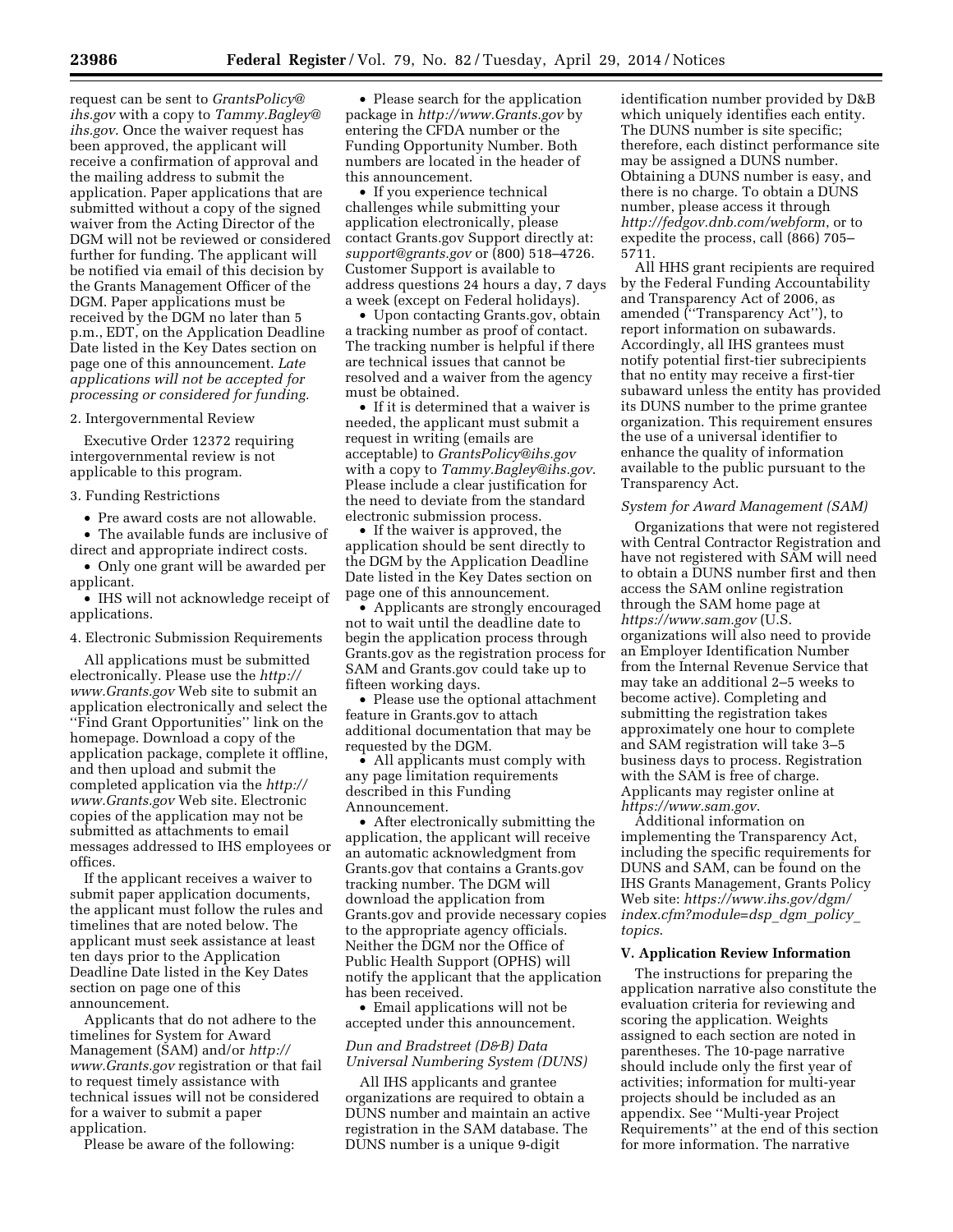section should be written in a manner that is clear to outside reviewers unfamiliar with prior related activities of the applicant. It should be well organized, succinct, and contain all information necessary for reviewers to understand the project fully. Points will be assigned to each evaluation criteria adding up to a total of 100 points. A minimum score of 70 points is required for funding. Points are assigned as follows:

#### 1. Evaluation Criteria

#### *Project Narrative (30 points)*

a. State specific objectives of the project, and the extent to which they are measurable and quantifiable, significant to the needs of Indian people, logical, complete, and consistent with the purpose of 25 U.S.C. 1616g.

b. Describe briefly what the project intends to accomplish. Identify the expected results, benefits, and outcomes or products to be derived from each objective of the project.

c. Provide a project specific work plan (milestone chart) which lists each objective, the tasks to be conducted in order to reach the objective, and the time frame needed to accomplish each task. Time frames should be projected in a realistic manner to assure that the scope of work can be completed within each 12-month budget period.

d. In the case of proposed projects for identification of Indians with a potential for education or training in the health professions, include a method for assessing the potential of interested Indians for undertaking necessary education or training in such health professions.

e. State clearly the criteria by which the project's progress will be evaluated and by which the success of the project will be determined.

f. Explain the methodology that will be used to determine if the needs, goals, and objectives identified and discussed in the application are being met and if the results and benefits identified are being achieved.

g. Identify who will perform the evaluation and when.

#### *Program Planning (20 points)*

a. Provide an organizational chart and describe the administrative, managerial and organizational arrangements and the facilities and resources to be utilized to conduct the proposed project (include in appendix).

b. Provide the name and qualifications of the project director or other individuals responsible for the conduct of the project; the qualifications of the principal staff carrying out the

project; and a description of the manner in which the applicant's staff is or will be organized and supervised to carry out the proposed project. Include biographical sketches of key personnel (or job descriptions if the position is vacant) (include in appendix).

c. Describe any prior experience in administering similar projects.

d. Discuss the commitment of the organization, i.e., although not required, the level of non-Federal support. List the intended financial participation, if any, of the applicant in the proposed project specifying the type of contributions such as cash or services, loans of full or part-time staff, equipment, space, materials or facilities or other contributions.

e. Describe the ability to provide outreach and recruitment for health professions to Indian communities including, but not limited to, elementary and secondary schools and community colleges located on Indian reservations which will be served by the program.

f. Describe the organization's plan to incorporate a program advisory board comprised of representatives from the Tribes and communities which will be served by the program.

g. To the maximum extent feasible, employ qualified Indians in the program.

### *Program Evaluation (20 points)*

a. Describe the current and proposed participation of Indians (if any) in your organization.

b. Identify the target Indian population to be served by your proposed project and the relationship of your organization to that population.

c. Describe the methodology to be used to access the target population.

d. Identify existing university tutoring, counseling and student support services.

# *Progress Report (20 points)*

a. Provide data and supporting documentation to substantiate need for recruitment.

b. Indicate the number of potential Indian students to be contacted and recruited as well as potential cost per student recruited. Those projects that have the potential to serve a greater number of Indians will be given first consideration.

c. Describe methodology to locate and recruit students with educational potential in a variety of health care fields. Primary recruitment efforts must be in the field of medicine with secondary efforts in other allied health fields such as pharmacy, dentistry, medical technology, x-ray technology,

etc. The field of nursing is excluded since the IHS does fund the IHS nursing recruitment grant program.

# *Program Budget (10 points)*

a. Clearly define the budget. Provide a justification and detailed breakdown of the funding by category for the first year of the project. Information on the project director and project staff should include salaries and percentage of time assigned to the grant. List equipment purchases necessary to conduct the project.

b. The available funding level of \$195,000 is inclusive of both direct and indirect costs or 8 percent of total direct costs. Because this project is for a training grant, the HHS policy limiting reimbursement of indirect cost to the lesser of the applicant's actual indirect costs or 8 percent of total direct costs (exclusive of tuition and related fees and expenditures for equipment) is applicable. This limitation applies to all institutions of higher education.

c. The applicant may include as a direct cost student support costs related to tutoring, counseling, and support for students enrolled in a health career program of study at the respective college or university. Tuition and stipends for regular sessions are not allowable costs of the grant; however, students recruited through the INMED program may apply for funding from the IHS Scholarship Programs.

d. Provide budgetary information for summer preparatory programs for Indian students, who need enrichment in the subjects of math and science in order to pursue training in the health professions.

#### *Multi-Year Project Requirements*

Projects requiring second, third, fourth, and/or fifth year must include a brief project narrative and budget (one additional page per year) addressing the developmental plans for each additional year of the project in an appendix.

# **Appendix Items**

• Work plan, logic model and/or time line for proposed objectives.

• Position descriptions for key staff.

• Resumes of key staff that reflect current duties.

• Tribal Resolution(s)/Letters of Support. • Consultant or contractor proposed scope of work and letter of commitment (if applicable).

• Current Indirect Cost Agreement.

• Organizational chart(s) highlighting proposed project staff and their supervisors as well as other key contacts within the organization and key community contacts.

• Additional documents to support narrative (i.e., data tables, key news articles, etc.).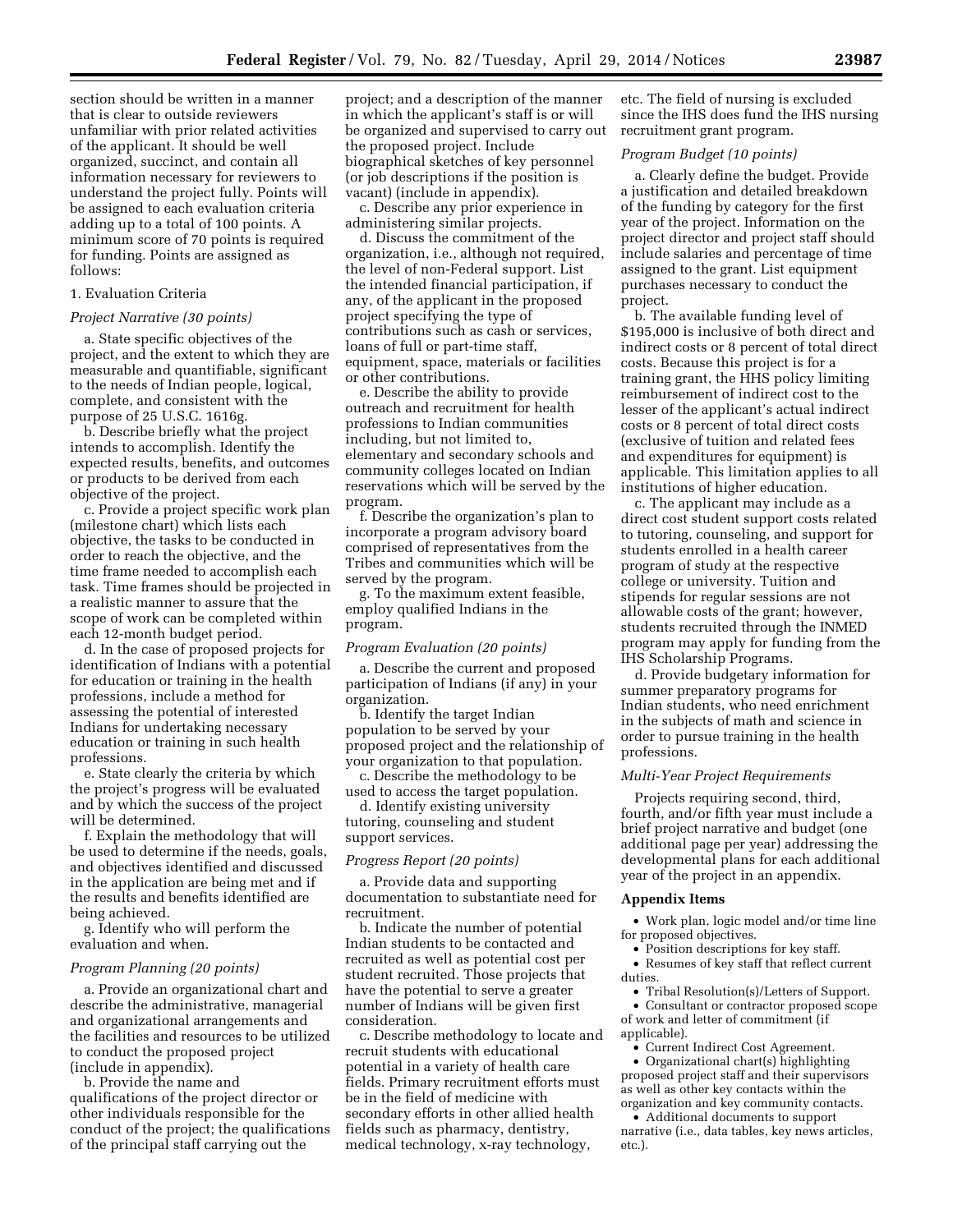### 2. Review and Selection

Each application will be prescreened by the DGM staff for eligibility and completeness as outlined in the funding announcement. Incomplete applications and applications that are nonresponsive to the eligibility criteria will not be referred to the ORC. Applicants will be notified by DGM, via email, to outline minor missing components (i.e., signature on the SF–424, audit documentation, key contact form) needed for an otherwise complete application. All missing documents must be sent to DGM on or before the due date listed in the email of notification of missing documents required.

To obtain a minimum score for funding by the ORC, applicants must address all program requirements and provide all required documentation. If an applicant receives less than a minimum score, it will be considered to be ''Disapproved'' and will be informed via email by the IHS program office of their application's deficiencies. A summary statement outlining the strengths and weaknesses of the application will be provided to each disapproved applicant. The summary statement will be sent to the Authorized Organizational Representative that is identified on the face page (SF–424) of the application within 30 days of the completion of the Objective Review.

# **VI. Award Administration Information**

# *Award Notices*

The Notice of Award (NoA) is a legally binding document signed by the Grants Management Officer and serves as the official notification of the grant award. The NoA will be initiated by the DGM in our grant system, GrantSolutions (*[https://](https://www.grantsolutions.gov) [www.grantsolutions.gov](https://www.grantsolutions.gov)*). Each entity that is approved for funding under this announcement will need to request or have a user account in GrantSolutions in order to retrieve their NoA. The NoA is the authorizing document for which funds are dispersed to the approved entities and reflects the amount of Federal funds awarded, the purpose of the grant, the terms and conditions of the award, the effective date of the award, and the budget/project period.

# *Disapproved Applicants*

Applicants who received a score less than the recommended funding level for approval, 70, and were deemed to be disapproved by the ORC, will receive an Executive Summary Statement from the IHS program office within 30 days of the conclusion of the ORC outlining the weaknesses and strengths of their

application submitted. The IHS program office will also provide additional contact information as needed to address questions and concerns as well as provide technical assistance if desired.

# *Approved But Unfunded Applicants*

Approved but unfunded applicants that met the minimum scoring range and were deemed by the ORC to be ''Approved,'' but were not funded due to lack of funding, will have their applications held by DGM for a period of one year. If additional funding becomes available during the course of FY 2014, the approved application may be re-considered by the awarding program office for possible funding. The applicant will also receive an Executive Summary Statement from the IHS program office within 30 days of the conclusion of the ORC.

**Note:** Any correspondence other than the official NoA signed by an IHS grants management official announcing to the Project Director that an award has been made to their organization is not an authorization to implement their program on behalf of IHS.

1. Administrative Requirements

Grants are administered in accordance with the following regulations, policies, and OMB cost principles:

A. The criteria as outlined in this Program Announcement.

B. Administrative Regulations for Grants:

• 45 CFR part 92, Uniform Administrative Requirements for Grants and Cooperative Agreements to State, Local and Tribal Governments.

• 45 CFR part 74, Uniform Administrative Requirements for Awards and Subawards to Institutions of Higher Education, Hospitals, and other Non-profit Organizations.

C. Grants Policy: • HHS Grants Policy Statement, Revised 01/07.

D. Cost Principles:

• Uniform Administrative Requirements, Cost Principles, and Audit Requirements for Federal Awards, ''Cost Principles,'' located at 2 CFR part 200, subpart E.

E. Audit Requirements:

• Uniform Administrative Requirements, Cost Principles, and Audit Requirements for Federal Awards, ''Audit Requirements,'' located at 2 CFR part 200, subpart F.

# 2. Indirect Costs

This section applies to all grant recipients that request reimbursement of indirect costs in their grant application. In accordance with HHS Grants Policy Statement, Part II–27, IHS requires

applicants to obtain a current indirect cost rate agreement prior to award. The rate agreement must be prepared in accordance with the applicable cost principles and guidance as provided by the cognizant agency or office. A current rate covers the applicable grant activities under the current award's budget period. If the current rate is not on file with the DGM at the time of award, the indirect cost portion of the budget will be restricted. The restrictions remain in place until the current rate is provided to the DGM.

Generally, indirect costs rates for IHS grantees are negotiated with the Division of Cost Allocation (DCA) *<https://rates.psc.gov/>* and the Department of Interior (Interior Business Center) *[http://www.doi.gov/ibc/services/](http://www.doi.gov/ibc/services/Indirect_Cost_Services/index.cfm) Indirect*\_*Cost*\_*[Services/index.cfm.](http://www.doi.gov/ibc/services/Indirect_Cost_Services/index.cfm)* For questions regarding the indirect cost policy, please call (301) 443–5204 to request assistance.

#### 3. Reporting Requirements

The grantee must submit required reports consistent with the applicable deadlines. Failure to submit required reports within the time allowed may result in suspension or termination of an active grant, withholding of additional awards for the project, or other enforcement actions such as withholding of payments or converting to the reimbursement method of payment. Continued failure to submit required reports may result in one or both of the following: (1) The imposition of special award provisions; and (2) the non-funding or non-award of other eligible projects or activities. This requirement applies whether the delinquency is attributable to the failure of the grantee organization or the individual responsible for preparation of the reports. Reports must be submitted electronically via GrantSolutions. Personnel responsible for submitting reports will be required to obtain a login and password for GrantSolutions. Please see the Agency Contacts list in section VII for the systems contact information.

The reporting requirements for this program are noted below.

# A. Progress Reports

Program progress reports are required semi-annually and within 30 days after the budget period ends. These reports must include a brief comparison of actual accomplishments to the goals established for the period, or, if applicable, provide sound justification for the lack of progress, and other pertinent information as required. A final report must be submitted within 90